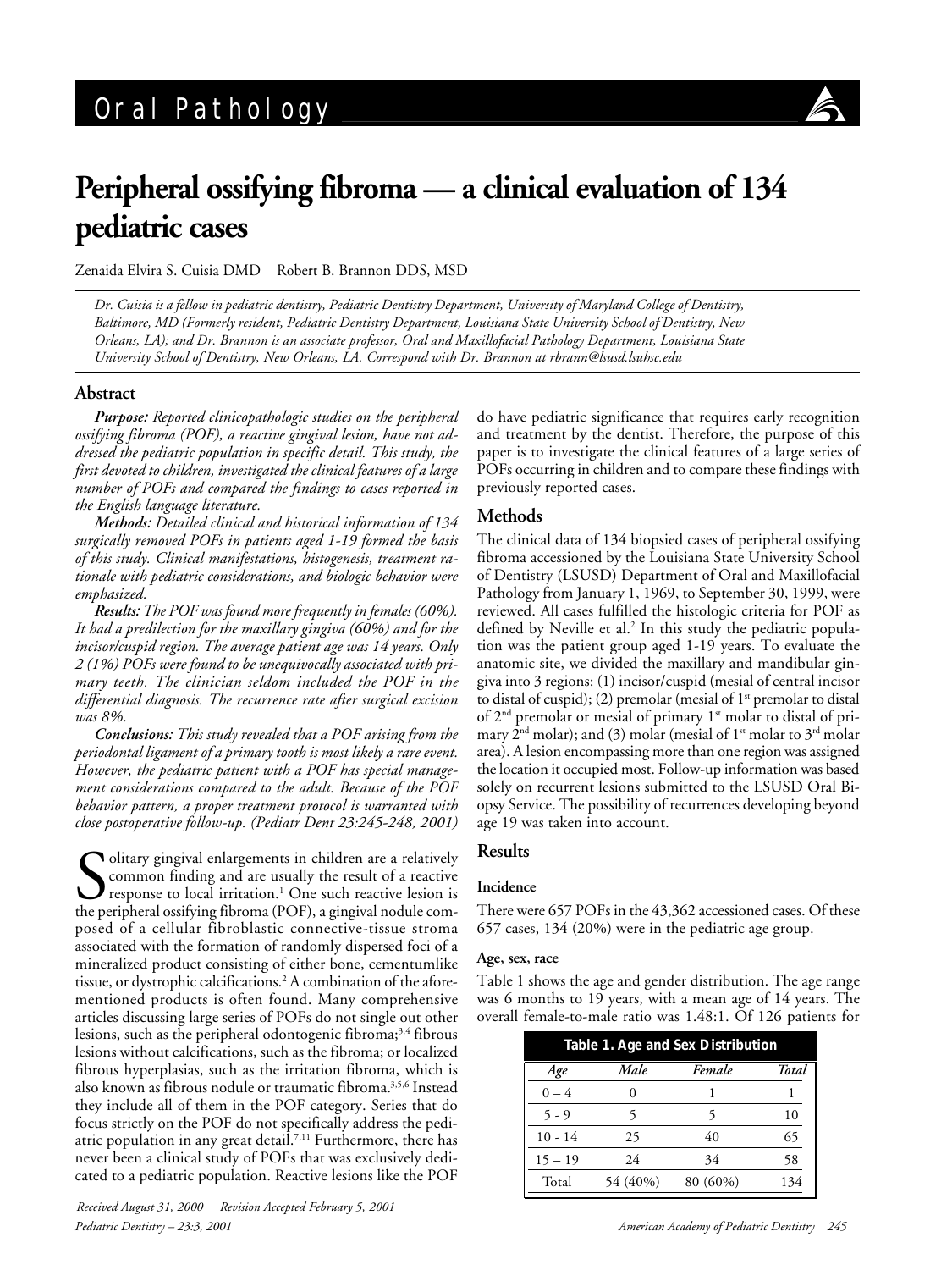

Fig 1. An exophytic, sessile nodule involving the interdental gingival papilla between a maxillary permanent second premolar and first molar.

whom the race was known, 90 (71%) were white and 36 (29%) were black.

## **Location**

Table 2 shows the gingival location of 134 POFs; 127 (95%) of the POFs were specifically stated to be associated with a permanent tooth or between a primary and permanent tooth. Unequivocal association with a primary tooth was documented in 2 (1%) cases. Primary tooth involvement occurred in a 6 month-old female (mandibular primary central incisor) and a 5-year-old female (interproximal of maxillary first and second primary molars). POFs located distal to first permanent molars numbered 14 (10%). The specific site was not specified in 5 (4%) cases.

## **Clinical features**

The POF was usually described as a localized, exophytic lesion with a sessile or pedunculated base (Fig 1). In a few cases, "cauliflower-like" was the descriptor. Color ranged from pink (normal) to slightly red to red. 85 (63%) of the lesions were ulcerated (confirmed by histologic findings in the pathology reports). The size of 134 lesions ranged from 0.3cm to 3.0cm in diameter with an average size of 1.2cm. Many clinicians suspected an origin from the interdental papilla of the adjacent tooth (Fig 1).

As for suspected etiologic factors, the clinicians reported that 35 (26%) of the lesions were associated with chronic local irritation, such as a periodontally involved tooth, gingivitis, or calculus accumulation. In 10 (7%) cases they believed the lesions arose secondary to an orthodontic appliance. Similarly, 10 (7%) cases were attributed to some form of trauma or injury in the area, which was not further specified. Information was not submitted for the remaining 79 (59%) cases.

Lesions were reported to be painless in 32 (24%) cases and painful in 2 (1%). No data regarding pain was recorded for the remaining 100 cases.

In 85 (63%) cases, information on the duration of the lesions was provided. In 67 (79%) cases the duration was 2 weeks to 6 months. In 17 (20%) it was 7 months to 25 months. One case exceeded 25 months. Duration was not provided for 49 (37%) cases.

## **Provisional clinical diagnosis**

Of the 134 POFs submitted, provisional clinical diagnoses were offered for 127. These are listed in Table 3.

## **Treatment and prognosis**

According to the biopsy request forms, the lesions were treated by excisional biopsy or surgical excision.

In this series of 134 patients, 10 had single recurrences, and one had multiple recurrences (3 over a 4.7-year period), for a total of 11 patients with recurrent POFs. The recurrence rate for these patients with POFs was 8%. Among all of the cases of recurrent POFs in this series, the average time interval for the first recurrence was 12 months. Of these, seven cases recurred within 6 months and 5 between 12 and 29 months. The first, second, and third recurrences in the multiple-recurrence case occurred at 7 months, 22 months, and 27 months, respectively.

# **Discussion**

POF is a reactive proliferation exclusive to gingival mucosa. It has been referred to by many terms, all synonymous, including peripheral fibroma with calcification, $^3$  ossifying fibrous epulis,<sup>6</sup> and calcifying fibroblastic granuloma.<sup>7</sup> POF has also been used interchangeably with peripheral odontogenic fibroma. However, the peripheral odontogenic fibroma is now considered to be the extraosseous counterpart of the neoplastic central odontogenic fibroma<sup>10,12</sup> and therefore should not be used synonymously with POF. In order to escape this confusing nomenclature, many investigators advocate the term peripheral ossifying fibroma.8,10-12

The etiology of POF is unknown. However, trauma or local irritants, such as dental plaque, calculus, ill-fitting dental appliances, and poor quality dental restorations, play a significant role in the etiology and pathogenesis and was recorded in 41% of the LSUSD cases. Inflammatory hyperplasia originating in the superficial periodontal ligament (PDL) is considered to be a factor in the histogenesis of the POF,<sup>8</sup> and Miller et al.13 have enumerated findings supportive of a PDL origin. These findings include the exclusive occurrence on the gingiva, the proximity of gingiva to PDL, and the inverse correlation of age distribution of lesions with the number of lost teeth and their corresponding PDL. Furthermore, high female predilection, rare occurrence in the first decade, and decline in incidence after age 30 suggest that hormonal influence may be a lesional growth factor.<sup>11,13</sup>

In this study a 2% incidence of POFs among 43,362 biopsies from all oral sites of all age groups was observed. This

> incidence compares favorably to the incidence of POFs involving biopsies restricted to children. In pediatric patient studies the incidence of POFs in biopsied lesions from all oral sites has ranged from 1% to 2%.<sup>14,15</sup> In surveys limited to gingival biopsy specimens that have included both adults and children, the reported incidence is in the 9% to 10% range.<sup>16,17</sup>

| Table 2. Number and Percentage of Peripheral Ossifying Fibromas by Location |                |           |            |             |       |  |  |
|-----------------------------------------------------------------------------|----------------|-----------|------------|-------------|-------|--|--|
| law                                                                         | Incisor/Cuspid | Premolar' | Molar      | Not stated" | Total |  |  |
| Maxilla                                                                     |                |           | 21         |             | 80    |  |  |
| Mandible                                                                    | 26             |           |            |             | 54    |  |  |
| Total                                                                       | 76 (57%)       | 23 (17%)  | $30(22\%)$ | 5(4%)       | 134   |  |  |

The to  $10\%$  range.<sup>16,17</sup> to  $10\%$  range.<sup>16,17</sup>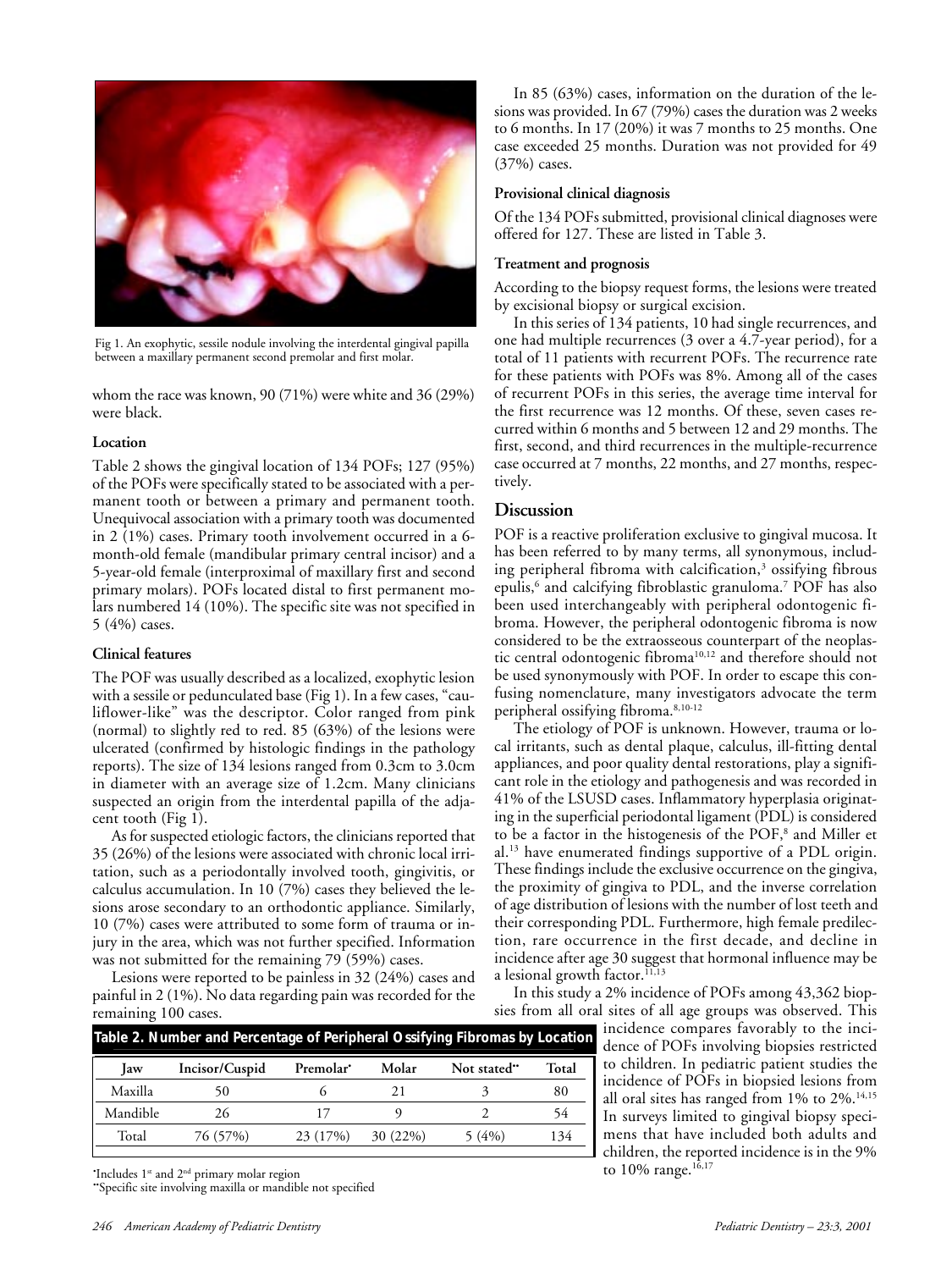| Table 3. Provisional Clinical Diagnoses Submitted |  |
|---------------------------------------------------|--|
| for 127 Peripheral Ossifying Fibromas*            |  |

| Provisional Clinical diagnosis  | <b>Number of Cases</b> |  |
|---------------------------------|------------------------|--|
| Pyogenic Granuloma              | 58                     |  |
| <b>Fibroma</b>                  | 22                     |  |
| Peripheral Giant Cell Granuloma | 20                     |  |
| Peripheral Ossifying Fibroma    | 12                     |  |
| Irritation Fibroma              | 12                     |  |
| Papilloma                       | 7                      |  |
| Peripheral Odontogenic Fibroma  | 5                      |  |
| Inflammatory Hyperplasia        | 3                      |  |
| "Neoplasm"                      | $\mathfrak{D}$         |  |
| Eosinophilic Granuloma          | $\mathfrak{D}$         |  |
| Granuloma                       | 1                      |  |
| Exostosis                       |                        |  |

• Provisional clinical diagnoses for recurrent lesions were not included in the tabulation.

This study represents to date the only detailed series of POFs in an exclusively pediatric population. Therefore, the LSUSD data were compared to published series that have included adults and children with the exception of the occasional case report. Collective data from four studies<sup>8-11</sup> that totaled 681 POFs indicate a peak incidence in the 2<sup>nd</sup> decade followed by a decrease in incidence with ensuing age. In those studies, only 23 (3%) patients were in the first decade. In the current study, 11 (8%) were between the ages of 1-9 years, with one patient 6 months old. Kohli et al.<sup>18</sup> have reported a POF associated with an anterior mandibular neonate tooth in a 2-hour-old female. However, the histologic findings are not well documented. Buchner and Hansen<sup>10</sup> reported a POF in a 7month-old infant in their histologic study of 207 cases. Yip et al.19 have reported an atypical lesion that exhibited combined histologic features of a congenital granular cell epulis of the newborn and a POF. The lesion was on the crest of the alveolar ridge in the maxillary right first primary molar area in a 7-day-old Chinese female. Cases have also been reported in a 7-year-old black female<sup>20</sup> and a 10-year-old female of unknown race.<sup>21</sup>

The high female affliction in the current study is in keeping with similar findings in the literature.8,10,11 A minimum of 36 (29%) of the patients in this study were black, which is similar to the findings of Kenney et al.<sup>11</sup> Kenney et al<sup>11</sup> indicate that their findings are somewhat higher than what other investigators have found. These findings suggest the possibility of an increased incidence of POFs in black children and may warrant further study; however, the reason for this increase is not clear.

In agreement with most previous studies, the results in the series in this paper found that the majority of POFs were maxillary lesions (60%) with a high percentage (57%) in the incisor/ canine region of the jaws and a low incidence (10%) distal to permanent first molar teeth. Interestingly, despite the reported occurrence of POF in children with primary or mixed dentition, there is very little documentation addressing the lesion's specific occurrence with primary teeth. The paucity of cases in surgical oral and maxillofacial pathology services may be, in part, because it is not uncommon for children with behavioral

problems to be hospitalized for oral surgical procedures. In these cases the specimens bypass the oral pathology service and are submitted to the hospital service.

In this study, 2 cases were intimately associated with primary teeth. Excluding the poorly documented<sup>18</sup> and atypical<sup>19</sup> cases, two of the reported cases involved primary teeth. The tooth was not specified in Buchner and Hansen's<sup>10</sup> 7-monthold patient, nor were photomicrographs presented. The POF reported by Kendrick and Waggoner<sup>20</sup> involved the interdental papilla between the mandibular left second primary molar and first permanent molar. They speculated that the origin of the lesion was associated with the eruption of the first permanent molar. In this study, many POFs were between a permanent and primary tooth, thereby precluding an unequivocal origin from the PDL of the primary tooth.

If inflammation of the superficial PDL is indeed a factor in the development of a POF, why are so few cases seen in association with primary teeth? As Eversole and Rovin<sup>8</sup> have theorized, the constant irritation present in the exfoliation of primary teeth and the eruption of permanent teeth should result in an increased incidence of reactive lesions that are presumed to arise from PDL. However, other factors must be involved since none of the reactive proliferations, including POF, occurs frequently with this age group.

Clinically, the POF presented as an exophytic, smooth-surfaced, pink or red nodular mass that was sessile or on occasion on a pedicle. Involvement of the interdental gingival papilla was a frequent finding. Most were under 2.0 cm in diameter. Over one half of the cases were ulcerated, a finding almost identical to the findings in Buchner and Hansen's<sup>10</sup> 207 cases. They found that ulcerated lesions were much more common in the second decade and of shorter duration. Although some have attempted to correlate the significance of ulceration in the evolution of POF, it would seem that this nonspecific finding may in part be accounted for because it is exophytic, gingival in location, and in an area that is easily traumatized. Ulcerated lesions are more likely to be painful resulting in the patient seeking treatment sooner.

Provisional clinical diagnoses in this study were quite variable with POF considered in only 12 (9%) of 127 cases in which a clinical impression was offered. In children, gingival lesions that imitate the POF are the peripheral giant cell granu- $\rm{loma,}^{1,22}$  pyogenic granuloma, $^{1,22}$  fibroma, $^{22}$  and peripheral odontogenic fibroma.23 Pyogenic granulomas and peripheral giant cell granulomas are more vascular, which is reflected by their tendency to bleed and their red or reddish-blue color. Several investigators<sup>1,22,23</sup> have provided excellent commentaries in the discussion and consideration of these aforementioned lesions and their clinical similarity to POF. Other peripheral (extraosseous) lesions to consider are the ameloblastoma, calcifying odontogenic cyst, and calcifying epithelial odontogenic tumor, but these are rare.

Based on the results of this study, the taking of radiographs is not part of most dentists' protocol in the formulation of a differential diagnosis for a soft-tissue gingival lesion. Flaitz<sup>1</sup> has stressed that radiographic evaluation of any gingival lesion is prudent in order to determine the extent and origin of the lesion. In addition, as Kendrick and Waggoner $20$  reported, radiographs may detect the focal calcifications in a POF.

The recurrence rate of POFs is high for a benign reactive proliferation. Recurrence rates have varied from 7% to 45%.7-11 In this LSUSD series, POF recurred in 11 of 134 patients for whom followup information was submitted, for a